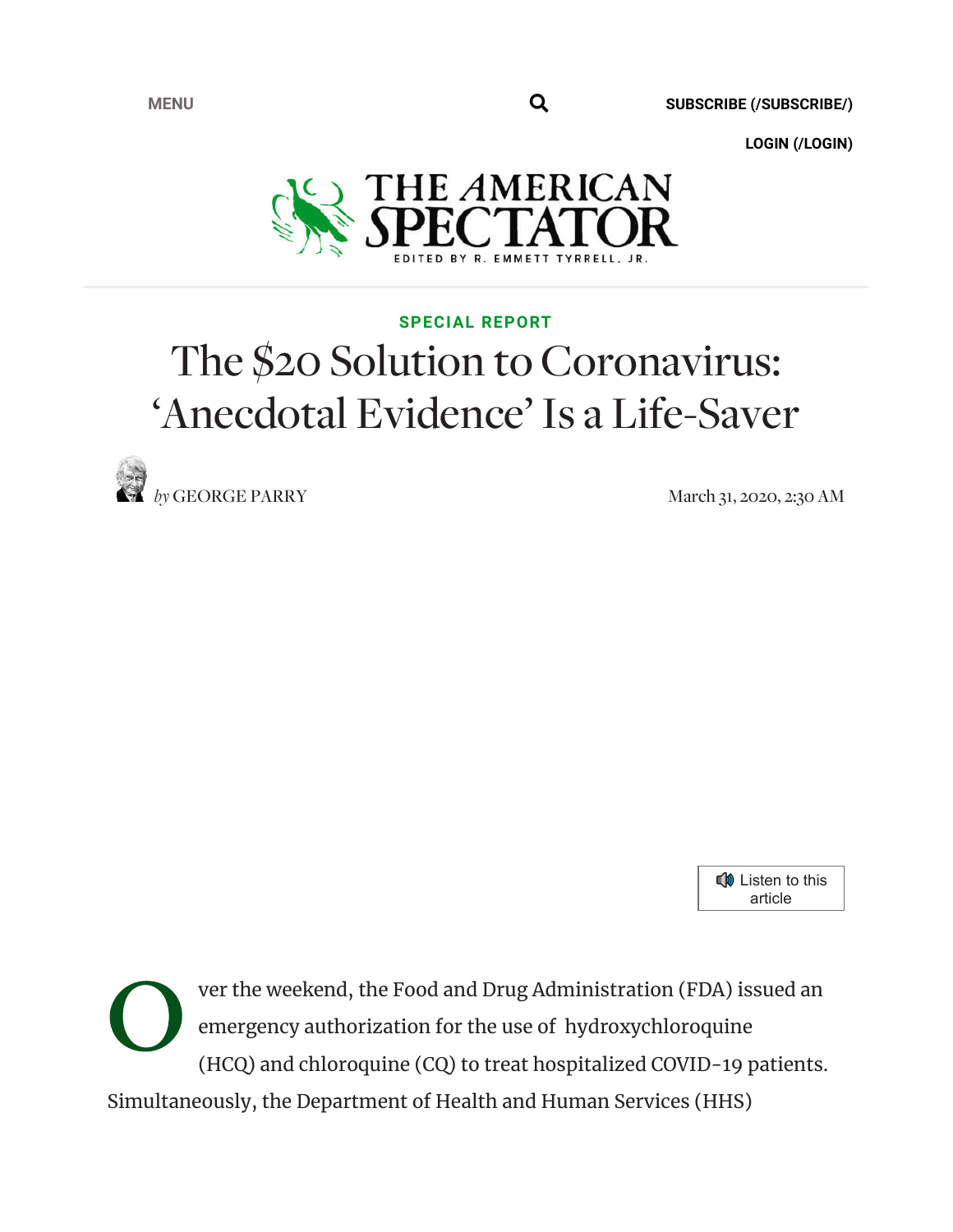announced that Sandoz has donated 30 million doses of HCQ and Bayer one million doses of CQ to the Strategic National Stockpile. According to HHS, these drugs will be "distributed and prescribed by doctors to hospitalized teen and adult patients with COVID-19, as appropriate, when a clinical trial is not available."

The effect of the FDA's emergency authorization is unclear. The FDA regulates the manner in which manufacturers of pharmaceuticals may advertise and sell their products. If, after testing and clinical trials, the FDA approves a drug for a particular use, then the manufacturer may market it for that purpose and no other.

The FDA, however, does not set the standard of care for physicians and does not regulate the practice of medicine. That is why, even before the FDA's "emergency authorization," physicians have been free to make "off-label" (non–FDA approved) use of HCQ and CQ to treat COVID-19 patients.

Following clinical trials in China, South Korea, and France that demonstrated the efficacy of treating and likely preventing COVID-19 infections with HCQ alone or in combination with azithromycin, President Trump expressed to the media optimism about HCQ being a potential "game changer" in the fight to defeat the pandemic. But, at that same press briefing, Dr. Anthony Fauci seemed to throw cold water on Trump's enthusiasm. In answer to a reporter's question, Fauci stated that although there was "anecdotal evidence" that HCQ was effective in treating and preventing COVID-19 infections, controlled clinical trials of the drug were still necessary before any definite conclusions could be reached.

Since then, "anecdotal evidence" has become the mantra of the mainstream media, who, in their eagerness to portray Trump as a snake oil salesman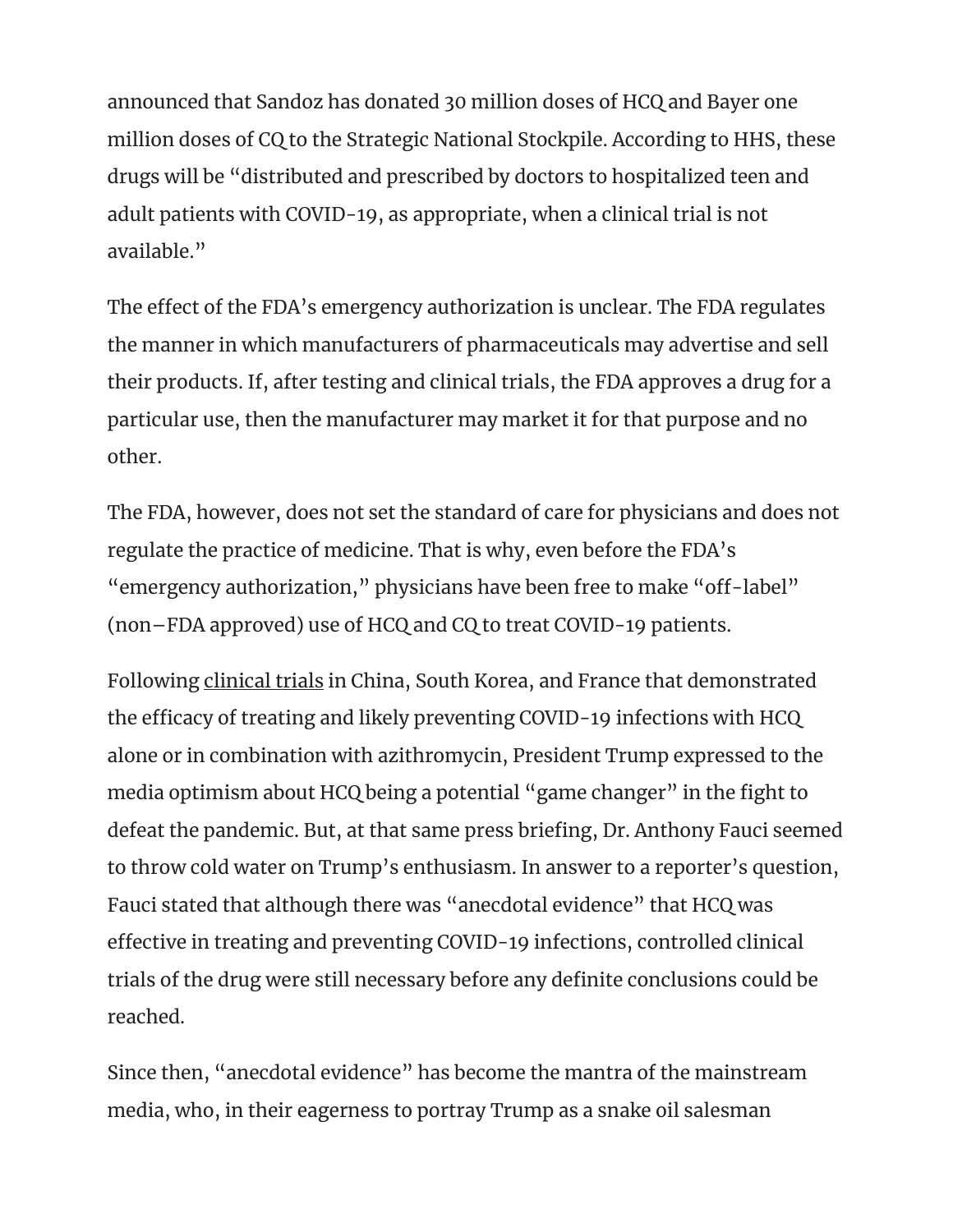offering false hope to a panicked nation, have dismissed the use of HCQ and CQ as an unproven, speculative proposition.

But to the undoubted dismay of the media and all those who hope the pandemic will destroy Trump's presidency, that pesky "anecdotal evidence" supporting the use of HCQ and CQ to successfully treat and possibly prevent COVID-19 infections continues to grow at an exponential rate.

For example, in a follow-up of its previously reported study recommending the use of HCQ and azithromycin to treat COVID-19 cases, researchers in France and Vietnam under the leadership of world-renowned infectious disease expert Professor Didier Raoult, the head of the Institut Hospitalo-Universitaire (IHU) Méditerranée Infection in Marseille, have reported another clinical trial in which that drug combination cured 79 out of 80 patients. Noting that "adverse events were rare and minor," the researchers summarized their findings as follows:

In conclusion, we confirm the efficacy of hydroxychloroquine associated with azithromycin in the treatment of COVID-19 and its potential effectiveness in the early impairment of contagiousness. Given the urgent therapeutic need to manage this disease with effective and safe drugs and given the negligible cost of both hydroxychloroquine and azithromycin, we believe that other teams should urgently evaluate this therapeutic strategy both to avoid the spread of the disease and to treat patients before severe irreversible respiratory complications take hold.

As this report was issued, India's Ministry of Health and Family Welfare issued <u>a directive d</u>eclaring that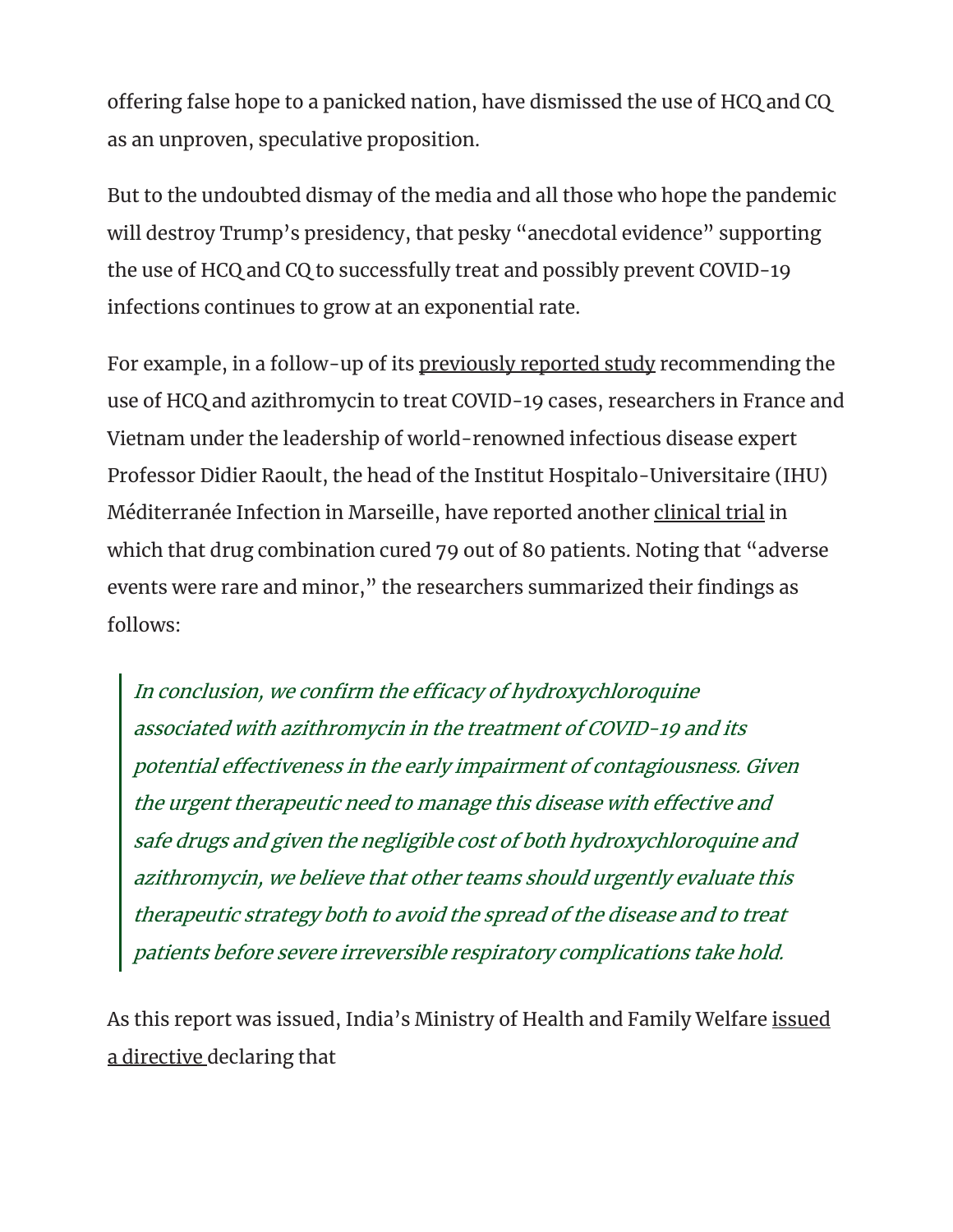Whereas, the Central Government is satisfied that the drug 'Hydroxychloroquine' is **essential** to meet the requirements of emergency arising due to pandemic COVID-19 and in the public interest, it is necessary and expedient to regulate and restrict the sale and distribution of the drug "Hydroxychloroquine" … (Emphasis added.)

Based on this finding, India has banned the export of HCQ and is recommending that health-care workers take HCQ prophylactically to avoid becoming infected while treating COVID-19 patients.

Similarly, Belgium and Bahrain are reporting that their hospitals are using HCQ to successfully treat COVID-19 patients. According to the Bahrain News Agency, the head of Bahrain's National Taskforce for Combatting COVID-19 reports that HCQ has had a "profound impact" when used to treat COVID-19 patients. And Belgium has established a "strategic reserve" of HCQ to treat as many as 22,000 COVID-19 patients on an "off-label" basis.

But far and away the widespread off-label use by physicians in the United States of HCQ alone or in combination with other FDA-approved drugs to successfully treat COVID-19 cases has produced the most stunning and powerful "anecdotal evidence." This has resulted in major hospitals such as Michigan's Henry Ford Hospital and the University of Michigan Hospital publishing COVID-19 treatment protocols that include the use of HCQ. This is happening across the nation, and physicians are using HCQ either alone or in combination with azithromycin to successfully treat COVID-19 patients.

Consider, for instance, the overwhelmingly positive patient outcomes that have been achieved by Dr. Vladmir (Zev) Zelenko, a New York physician.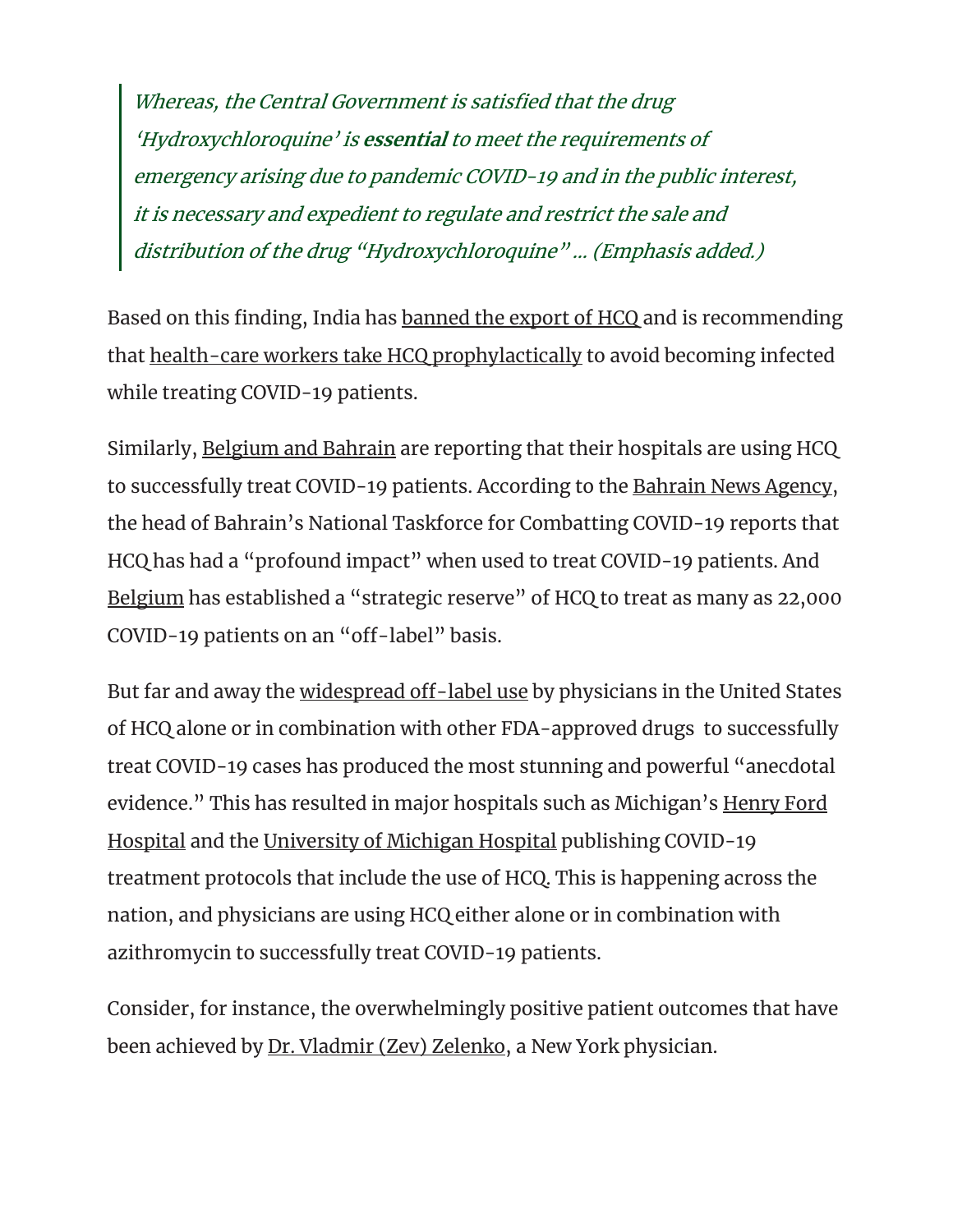By letter dated March 23, 2020, Dr. Zelenko reported to the Israel Ministry of Health that he and his team had used a combination of HCQ, azithromycin, and zinc to successfully treat 500 high-risk COVID-19 patients. He reported "ZERO deaths, ZERO hospitalizations, and ZERO intubations [ventilator uses]" and "no serious negative side effects" caused by the drug protocol.

In his letter, Dr. Zelenko wrote, "I would like to thank President Trump for approving Hydroxychloroquine for use against this virus."

Here is Dr. Zelenko's letter: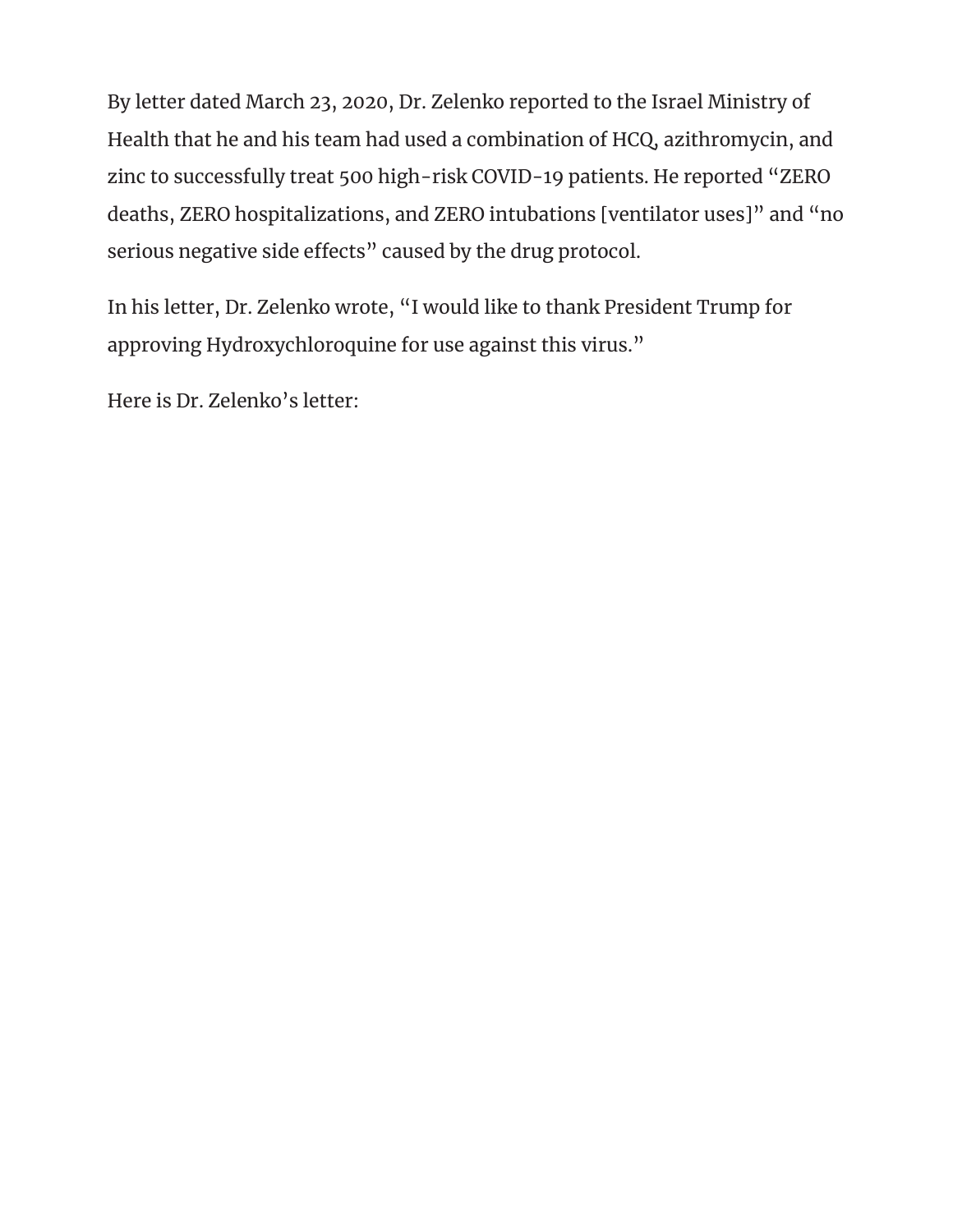Dr. Vladimir (Zev) Zelenko Board Certified Family Practitioner 501 Rt 208, Monroe, NY 10950 845-238-0000

3/23/20

To the Israel Ministry of Health:

My name is Dr. Zev Zelenko and I practice medicine in Monroe, NY. For the last 16 years, I have cared for approximately 75% of the adult population of Kiryas Joel, which is a chassidic enclave of approximately thirty five thousand people.

As of today, 65% of the Covid-19 test results have been positive. If extrapolated to the entire community, mostly likely more than twenty thousand people are infected at the present time. The average age of the residents of Kiryas Joel is around fifteen years old. I estimate that there are around 1500 patients that fall into the high risk category (i.e. >60, immunocompromised, comorbidities, etc).

I have developed the following treatment protocol for the outpatient setting:

1- Any patient with shortness of breath, regardless of age, I will treat.

2- Any HIGH RISK patient with even mild symptoms, I will treat.

3- I do not treat young and low risk patients unless they have shortness of breath.

I would like to thank President Trump for approving Hydroxychloroquine for use against this virus.

My treatment regimen is as follows:

1- Hydroxychloroquine 200mg one pill twice a day for 5 days

2- Azithromycin 500mg one pill a day for 5 days

3- Zinc sulfate 220mg one pill a day for 5 days

The rationale for my treatment plan is as follows. I combined the data available from China and South Korea with the recent study published from France. We know that hydroxychloroquine helps Zinc enter the cell. We know that Zinc slows viral replication within

 $B''H$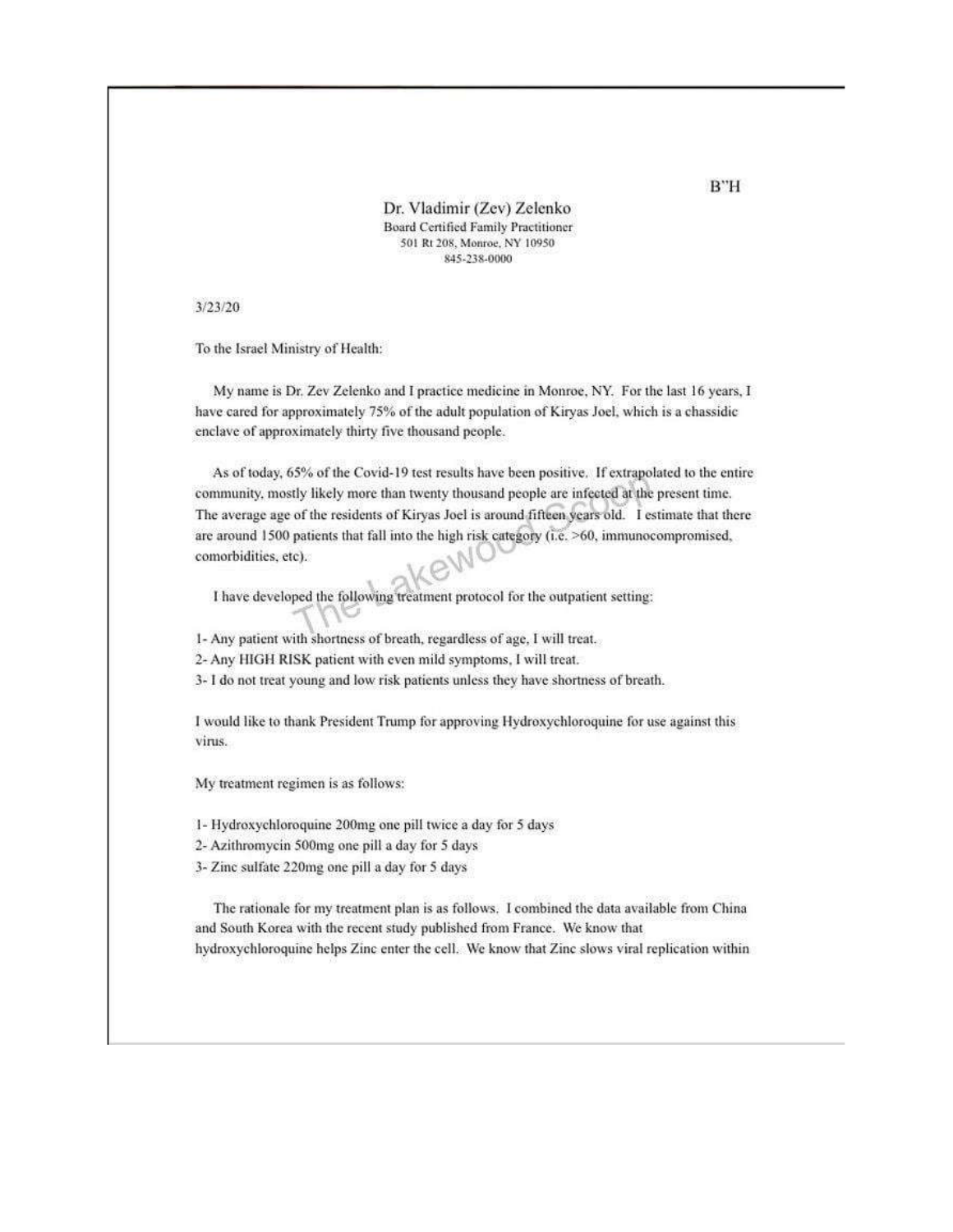the cell. Regarding the use of azithromycin, I postulate that it probably prevents secondary bacterial infections, but I am not sure. These three drugs are well known and usually well tolerated, hence the risk to the patient is low.

My team has treated, since last Thursday, approximately 350 patients in Kiryas Joel, and I have treated around 150 patients in Monsey, NY and New York City. I can definitively report that we have had ZERO deaths, ZERO hospitalizations, and ZERO intubations in Kiryas Joel since Thursday. I medically advise the Kiryas Joel Hatzolah and I am fully aware of their data. To the best of my knowledge, the 150 patients that I have treated outside of Kiryas Joel are doing well, thank G-d. I have not seen any serious negative side effects. I have seen around 10% of patients with nausea and diarrhea from the medication.

In summary, my recommendation is to initiate treatment in the outpatient setting, as soon as possible, in the appropriate patient. It seems to prevent acute respiratory distress syndrome Lakewood Scoop (ARDS) and the need for respiratory support.

With much respect,

Dr. Zev Zelenko

cc: President Donald J. Trump; Mr. Mark Meadows, Chief of Staff

Subsequently, Dr. Zelenko appeared on Rudy Giuliani's televised podcast "Common Sense" to report that, as of March 29, 2020, he and his team had treated hundreds of high-risk COVID-19 patients with no deaths, no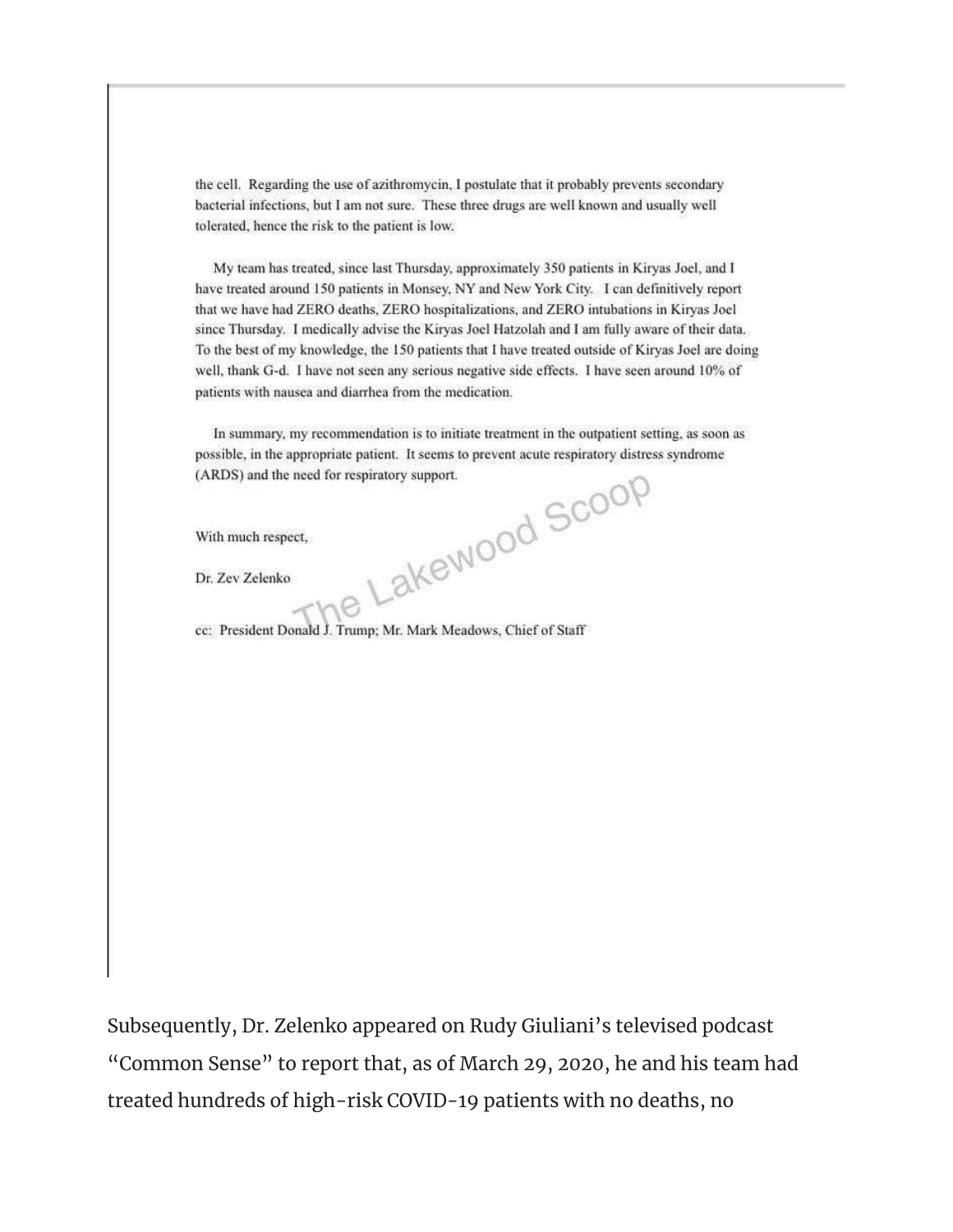intubations, and only three hospitalizations. (According to a tweet by Giuliani, the actual number of patients by that date was 699.)

In the podcast, Giuliani conducted a lawyerly but friendly deposition of Dr. Zelenko, whose answers were astounding. He stated that, by using a "cocktail" of HCQ, azithromycin, and zinc in an outpatient setting "as soon as possible," none of his patients have died, been intubated, or treated in an ICU. Three patients have been hospitalized with pneumonia without intubation or ICU care and are doing well.

Dr. Zelenko said that, compared to the seasonal flu, COVID-19 is three times more contagious and, for those with risk factors, 10 times more deadly. He estimates that by the end of the year, one-half of all Americans will have COVID-19. He said, however, that it is a "well-established fact" that otherwise healthy COVID-19 patients who are 60 years or younger will be "fine" since their immune systems will be strong enough to deal with the infection. But any of his COVID-19 patients who are 60 or older or with a chronic medical condition or who are immunocompromised, he treats immediately with the "cocktail."

He derived the mixture of drugs by reviewing a South Korean clinical study in which HCQ was used with zinc to achieve "somewhat successful" but "not too impressive" patient outcomes. He also studied the clinical trial in France in which HCQ and azithromycin were used to achieve "100 % resolution in the lab." He noted, however, that HCQ and azithromycin are being used in combination in many New York ICUs with "mild to moderate success." The reason for this is that, by the time patients reach the ICU, many are already suffering from Acute Respiratory Distress Syndrome (ARDS) caused by COVID-19's destruction of their lung tissue. Even with HCQ and azithromycin, 40 to 50 percent of ICU patients suffering from ARDS will die. In short, he believes that it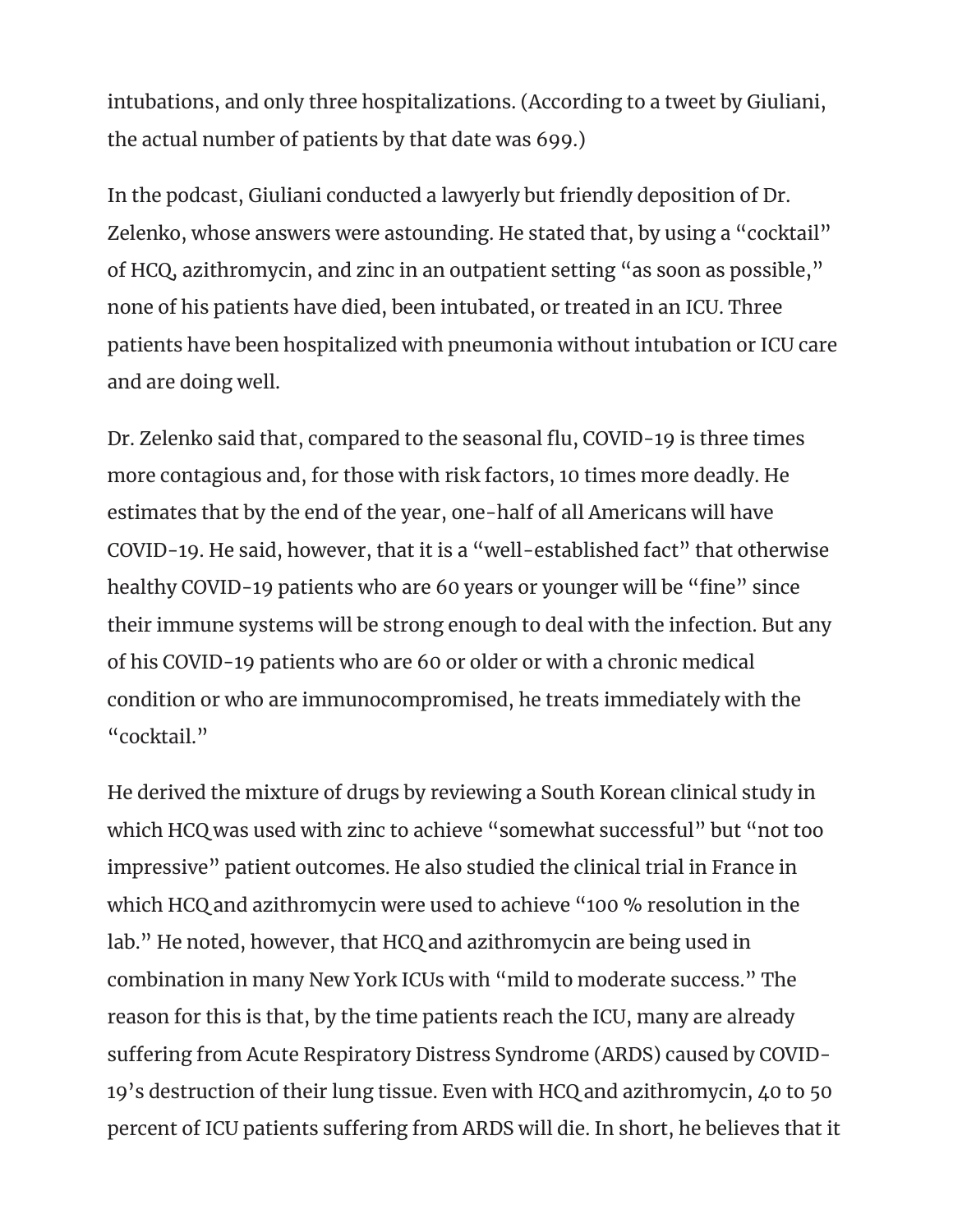is important to treat COVID-19 patients with risk factors as soon as they are diagnosed and well before they reach the ICU.

Drawing on the studies from South Korea and France, he combined HCQ with azithromycin and zinc. Why zinc? Because it interferes with the replication of viruses. Under ordinary circumstances, only a very small percentage of a zinc dose can enter cells. But the HCQ acts as a "canal" by which the zinc enters the cells. Both the HCQ and zinc reduce the amount of virus by interfering with its growth and, accordingly, give the immune system time to overcome the virus before it destroys the lungs. As far as he knows, azithromycin has no impact on the viral load but is effective in suppressing any non-viral pneumonia that may be present.

He stressed that the key to effective treatment is to administer the "cocktail" as soon as COVID-19 is confirmed. As he put it, "Hit the infection hard and early."

Dr. Zelenko noted that "many doctors" are using his "cocktail" and having similarly positive patient outcomes. Then he added these remarks:

I want to thank the president for approving the use of this drug [HCQ]. He said he had a good feeling about it. And truth is he's very intuitive, and I have the same intuition. I really feel that this is the answer.

If you scale this nationally, the economy will rebound much quicker. The country will open again. And let me tell you a very important point. This treatment costs about \$20. That's very important because you can scale that nationally. If every treatment costs \$20,000, that's not so good.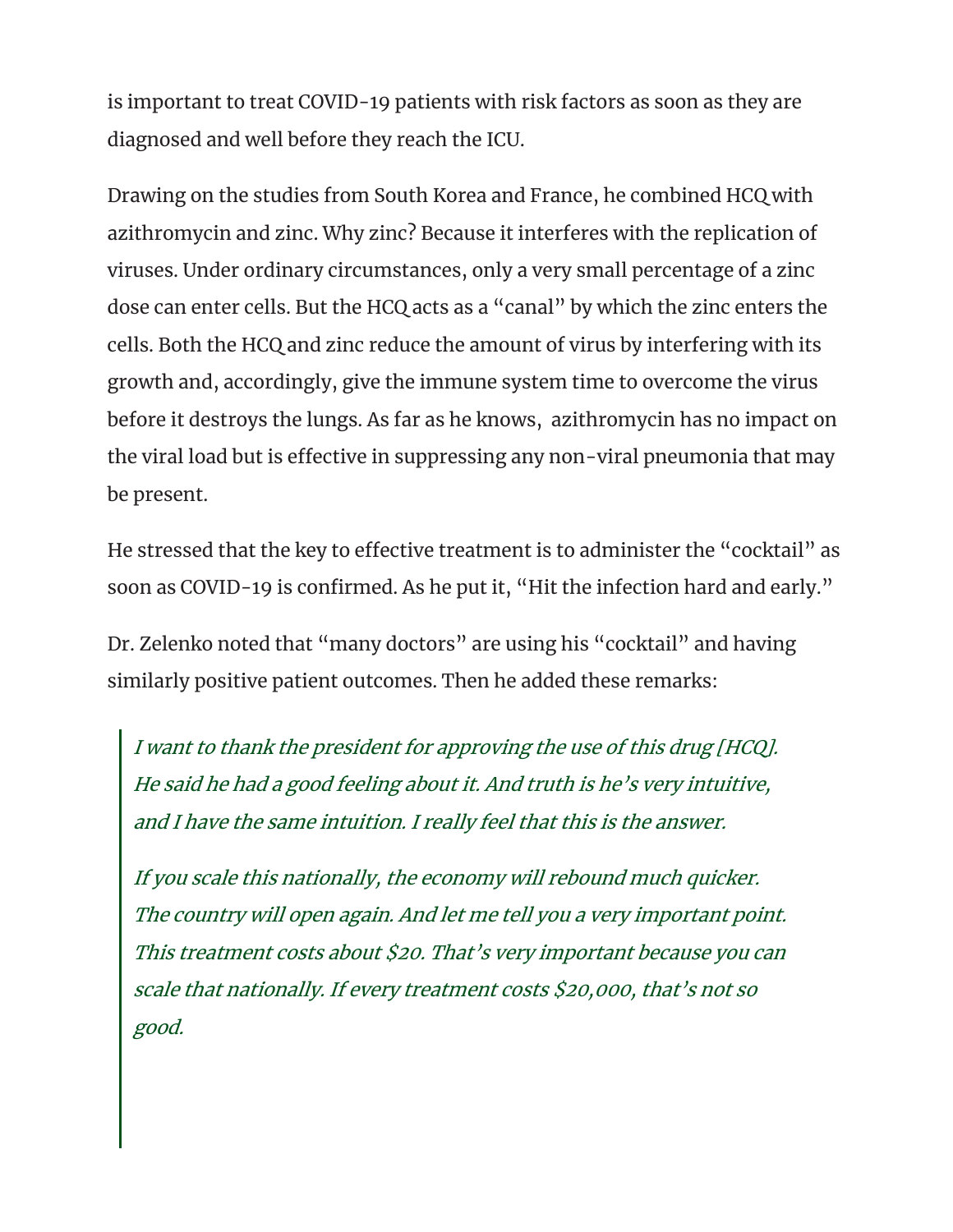All I'm doing is repurposing old, available drugs which we know their safety profiles, and using them in a unique combination in an outpatient setting.

You can watch the video podcast below. I urge you to watch it from beginning to end:



Now, keep in mind that, according to the mainstream media, all of what you have just read is merely "anecdotal evidence" and that, until further clinical trials have been completed to the satisfaction of the FDA, the off-label use of HCQ alone or in combination with other drugs is simply a medically unproven technique touted by a dishonest President Trump. But, while the media keep tut-tutting and poo-pooing HCQ as so much Trumpian snake oil, physicians like Dr. Zelenko are using it every day across this nation to save lives. Moreover, the anecdotal evidence demonstrates that the majority of high risk COVID-19 patients can be saved by early dosing with HCQ and without tying up hospital and ICU beds or the use of ventilators.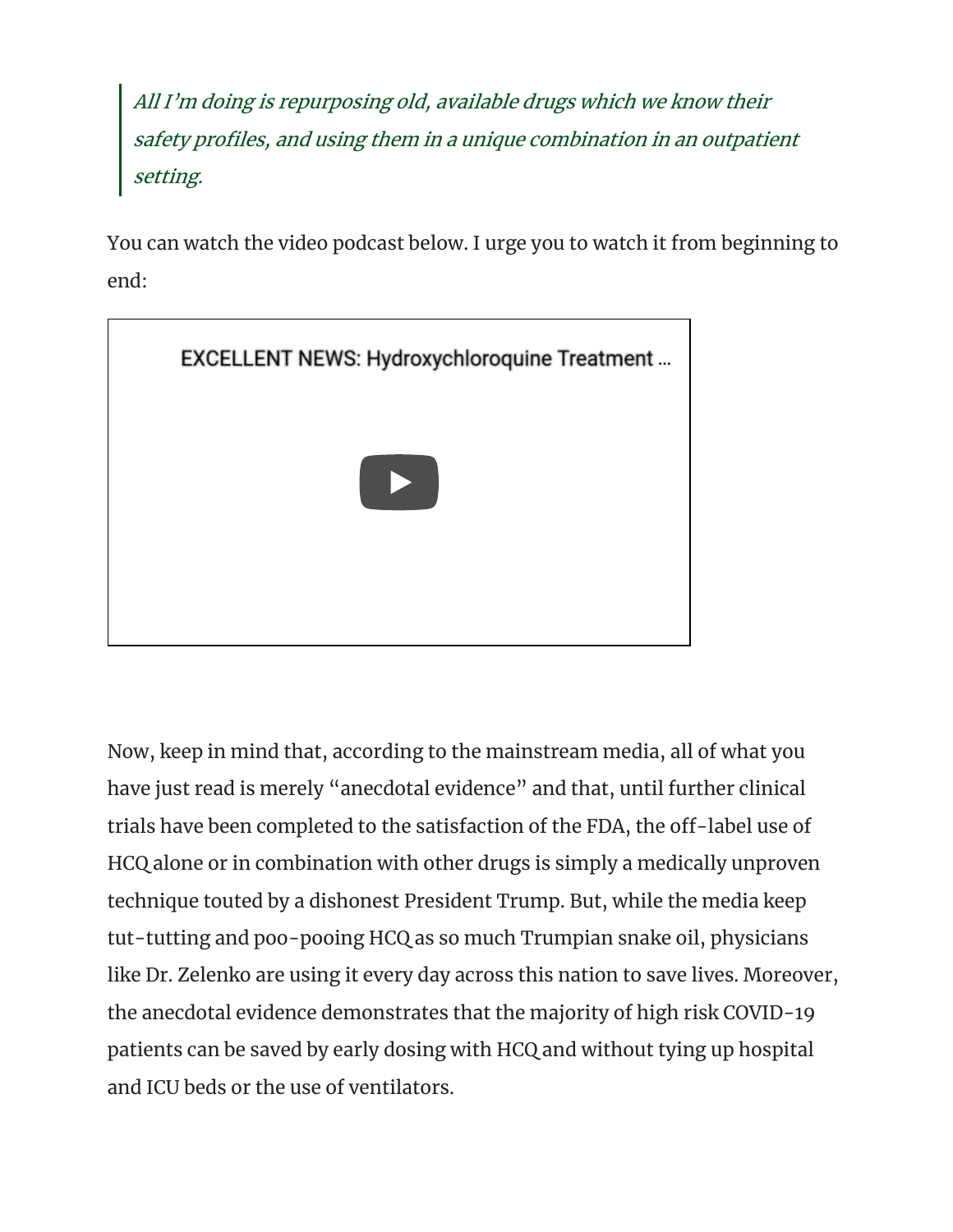As the nation braces for its medical facilities to be swamped and goes on a wartime footing to erect additional hospital facilities and manufacture personal protective equipment and ventilators in vast, unprecedented numbers, the anecdotal evidence strongly supports the proposition that there is a quicker, far less expensive, and more effective alternative. How about a wartime crash program to increase the production and distribution of the inexpensive and demonstrably safe HCQ so that it may be used *here and now* to save lives on an outpatient basis and to, at the very least, be used prophylactically by our health-care providers and first responders to prevent their contracting COVID-19? Not only would this eliminate the need for building more hospitals and manufacturing massive numbers of ventilators but it would also reduce the exposure of our health-care providers and first responders to COVID-19 and quite likely provide them prophylactic protection from infection.

Oh, did I mention that there is also "anecdotal evidence" that lupus patients who are being treated with HCQ have an almost nonexistent incidence of COVID-19 infections, as do people living in Africa where HCQ tablets are handed out like Pez to prevent malaria? Let me catch my breath, and we'll talk about that later.

But in the meantime, ask yourselves if there is any good reason why we should delay for one second a nationwide crash program to ramp up production of HCQ and deploy Dr. Zelenko's \$20 solution and similar effective protocols to defeat the COVID-19 pandemic.

**George Parry is a former federal and state prosecutor. He blogs at knowledgeisgood.net and may be reached by email at kignet1@gmail.com.**

 $\bigcirc$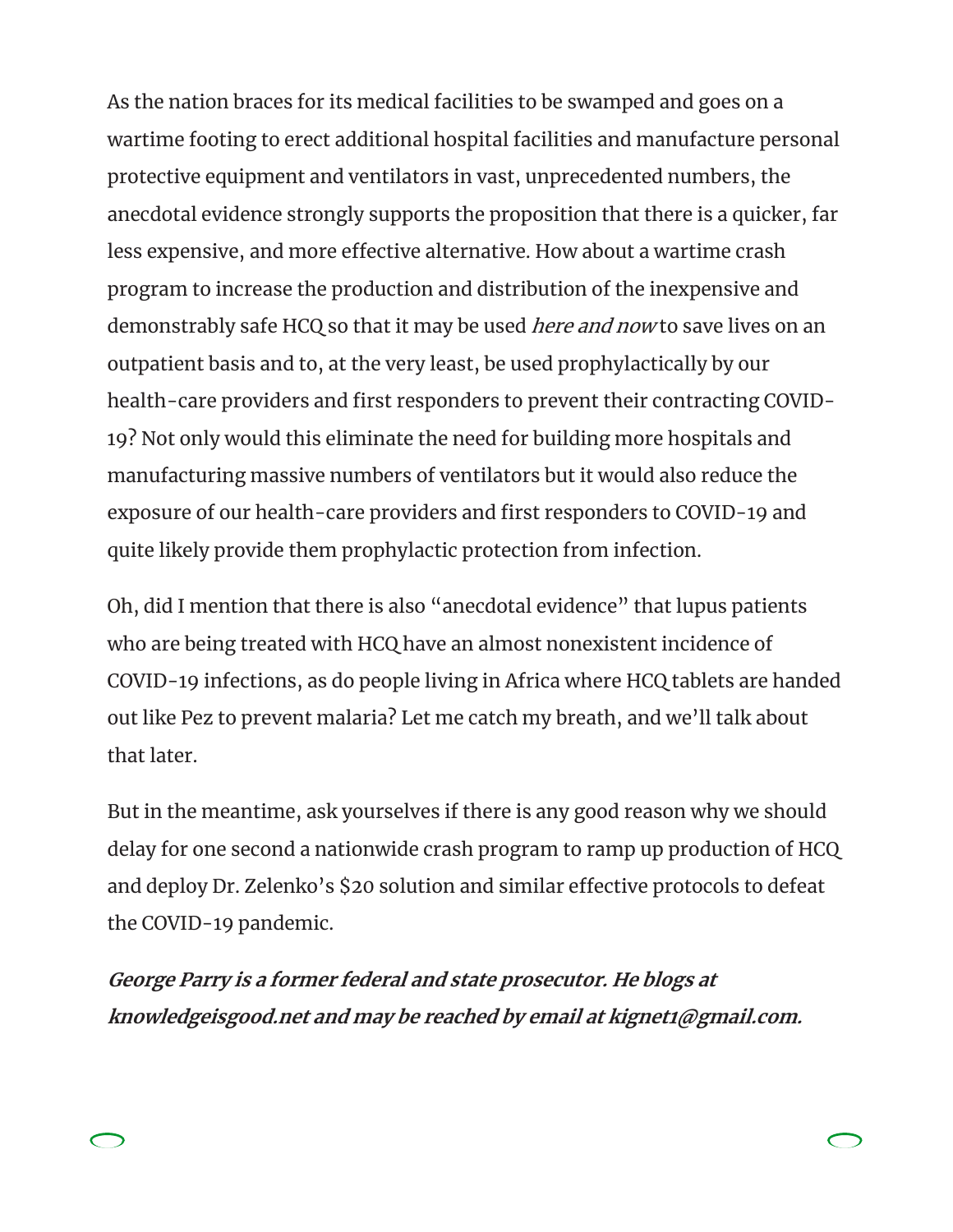

## **SUGGESTED NEWS**



Doctors Stunned: This Melts Belly Fat Like Crazy! (Do This)



Sexy Russian Babes Looking For Men Older Than 30

Dream-Singles



by mgid D

Qualified Masks In Stock. Ship Out From Dallas Within 24 Hours

Riverbend Health



Find The Best Lawyer Jobs In Your Area Right Here



These 2 Vegetables Can Kill Your Belly Fat Overnight!



Men, No Viagra Needed If You Do This – Wives Love It

Lawyer Jobs